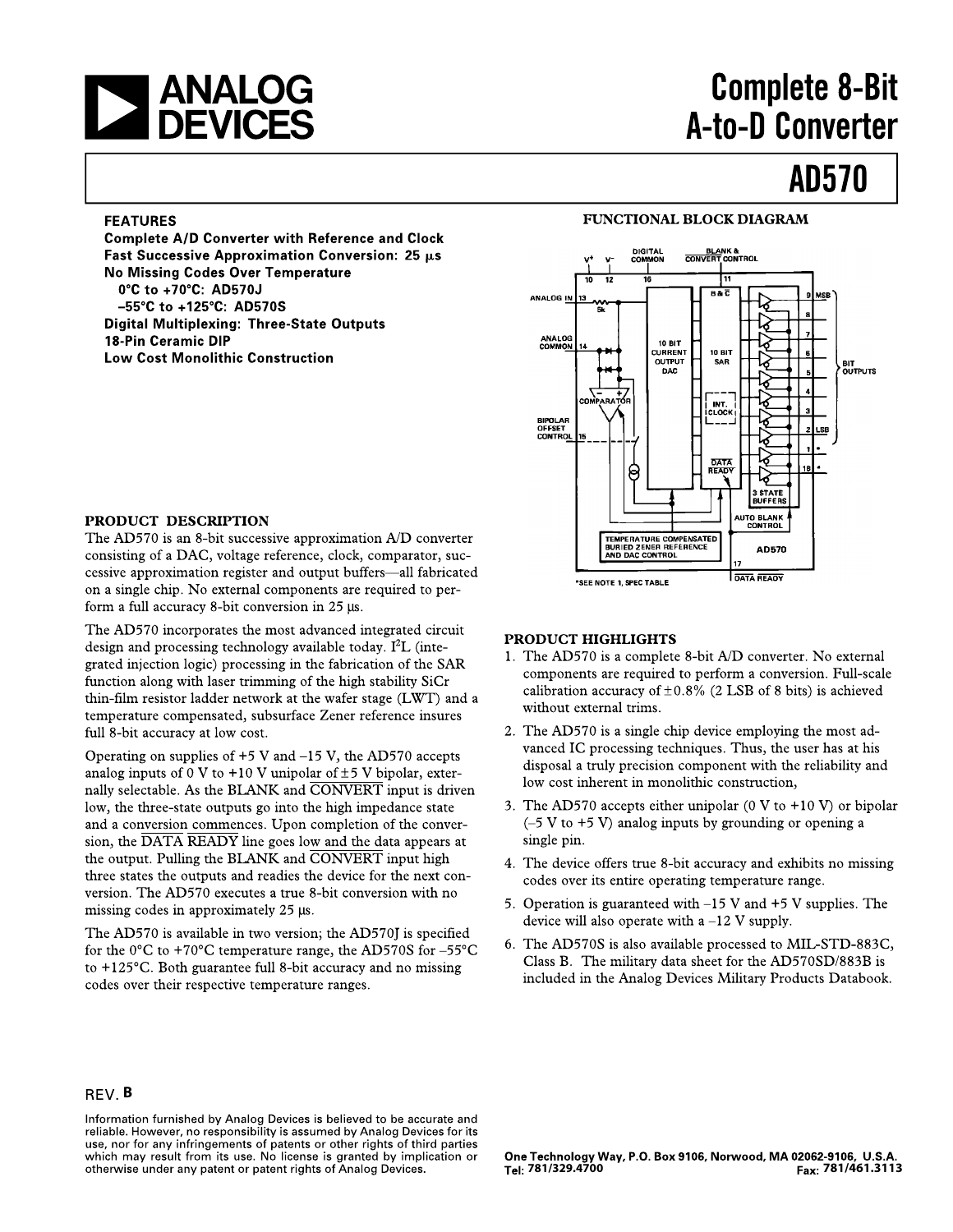# $\mathbf{A}\mathbf{D570}\text{---}\mathbf{S}\mathbf{PECIFICATIONS}$  (T<sub>A</sub> = +25°C, V+ = +5 V, V- = -12 V or –15 V, all voltages measured with respect to

|                                                                                                                                                                                                                                           |                      | <b>AD570J</b>        |                             |                   | <b>AD570S</b>                                       |                   |                                  |
|-------------------------------------------------------------------------------------------------------------------------------------------------------------------------------------------------------------------------------------------|----------------------|----------------------|-----------------------------|-------------------|-----------------------------------------------------|-------------------|----------------------------------|
| Model                                                                                                                                                                                                                                     | Min                  | Typ                  | Max                         | Min               | Typ                                                 | Max               | <b>Units</b>                     |
| RESOLUTION <sup>1</sup>                                                                                                                                                                                                                   |                      |                      | 8                           |                   |                                                     | 8                 | <b>Bits</b>                      |
| RELATIVE ACCURACY<br>$T_{MIN}$ to $T_{MAX}$                                                                                                                                                                                               |                      |                      | ±1/2                        |                   |                                                     | ±1/2              | <b>LSB</b><br><b>LSB</b>         |
| FULL-SCALE CALIBRATION                                                                                                                                                                                                                    |                      | ±2                   |                             |                   | ±2                                                  |                   | <b>LSB</b>                       |
| UNIPOLAR OFFSET                                                                                                                                                                                                                           |                      |                      | ±1/2                        |                   |                                                     | ±1/2              | <b>LSB</b>                       |
| <b>BIPOLAR OFFSET</b>                                                                                                                                                                                                                     |                      |                      | ±1/2                        |                   |                                                     | ±1/2              | <b>LSB</b>                       |
| DIFFERENTIAL NONLINEAIRTY<br>$T_{MIN}$ to $T_{MAX}$                                                                                                                                                                                       | 8                    |                      |                             | 8                 |                                                     |                   | <b>Bits</b>                      |
| <b>TEMPERATURE RANGE</b>                                                                                                                                                                                                                  | $\theta$             |                      | $+70$                       | $-55$             |                                                     | $+125$            | $\rm ^{\circ}C$                  |
| TEMPERATURE COEFFICIENTS<br>Unipolar Offset<br><b>Bipolar Offset</b><br>Full-Scale Calibration                                                                                                                                            |                      |                      | ±1<br>±1<br>±2              |                   |                                                     | ±1<br>±1<br>±2    | LSB.<br><b>LSB</b><br><b>LSB</b> |
| POWER SUPPLY REJECTION<br><b>TTL Positive Supply</b><br>+4.5 V $\leq$ V + $\leq$ +5.5 V<br>Negative Supply<br>$-16.0$ V $\leq$ V $ \leq$ $-13.5$ V                                                                                        |                      |                      | ±2<br>±2                    |                   |                                                     | ±2<br>±2          | <b>LSB</b><br><b>LSB</b>         |
| ANALOG INPUT IMPEDANCE                                                                                                                                                                                                                    | 3.0                  | 5.0                  | 7.0                         | 3.0               | 5.0                                                 | 7.0               | $k\Omega$                        |
| <b>ANALOG INPUT RANGES</b><br>Unipolar<br>Bipolar                                                                                                                                                                                         | $\mathbf{0}$<br>$-5$ |                      | $+10$<br>$+5$               | 0<br>$-5$         |                                                     | $+10$<br>$+5$     | V<br>V                           |
| <b>OUTPUT CODING</b><br>Unipolar<br>Bipolar                                                                                                                                                                                               |                      | Positive True Binary | Positive True Offset Binary |                   | Positive True Binary<br>Positive True Offset Binary |                   |                                  |
| LOGIC OUTPUT<br>Output Sink Current<br>( $V_{\text{OUT}}$ = 0.4 V max, $T_{\text{MIN}}$ to $T_{\text{MAX}}$ )<br><b>Output Source Current</b><br>( $V_{\text{OUT}}$ = 2.4 V max, $T_{\text{MIN}}$ to $T_{\text{MAX}}$ )<br>Output Leakage | 3.2<br>0.5           |                      | ±40                         | 3.2<br>0.5        |                                                     | ±40               | mA<br>mA<br>μA                   |
| <b>LOGIC INPUTS</b><br>Input Current<br>Logic "1"<br>Logic "0"                                                                                                                                                                            | 2.0                  |                      | ±100<br>0.8                 | 2.0               |                                                     | ±100<br>0.8       | μA<br>V<br>$\mathbf V$           |
| <b>CONVERSION TIME</b>                                                                                                                                                                                                                    | 15                   | 25                   | 40                          | 15                | 25                                                  | 40                | μs                               |
| POWER SUPPLY<br>$V^+$<br>$V -$                                                                                                                                                                                                            | $+4.5$<br>$-12.0$    | $+5.0$<br>$-15$      | $+7.0$<br>$-16.5$           | $+4.5$<br>$-12.0$ | $+5.0$<br>$-15$                                     | $+7.0$<br>$-16.5$ | V<br>$\ensuremath{\mathbf{V}}$   |
| OPERATING CURRENT<br>$V^+$<br>$V -$                                                                                                                                                                                                       |                      | $\overline{7}$<br>9  | 15<br>15                    |                   | 7<br>9                                              | 15<br>15          | mA<br>mA                         |
| PACKAGE OPTION <sup>2</sup><br>Ceramic DIP (D-18)                                                                                                                                                                                         |                      | AD570JD              |                             |                   | AD570SD                                             |                   |                                  |

NOTES

<sup>1</sup>The AD570 is a selected version of the AD571 10-bit A-to-D converter. Only TTL logic inputs should be connected to Pins 1 and 18 (or no connection made) or damage may result.

2 For details on grade package offerings for SD-grade in accorance with MIL-STD-883, refer to Analog Devices' Military Products databook or current /883 data sheet. Specifications subject to change without notice.

Specifications shown in **boldface** are tested on all production units at final electrical test. Results from those tests are used to calculate outgoing quality levels. All min and max specifications are guaranteed, although only those shown in **boldface** are tested on all production units.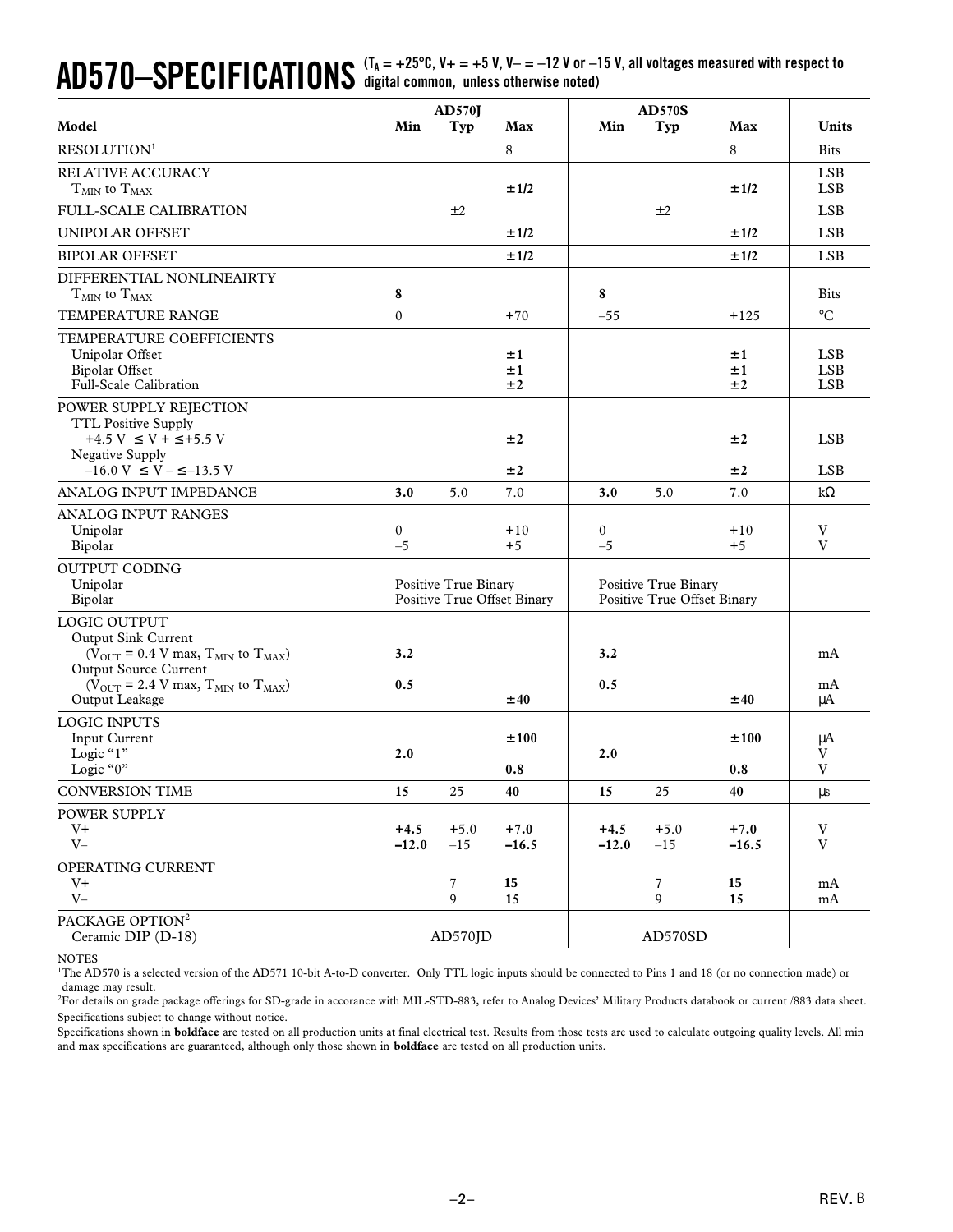### **ABSOLUTE MAXIMUM RATINGS**

| V+ to Digital Common $\dots \dots \dots \dots \dots \dots \dots \dots \dots$ 0 V to +7 V      |
|-----------------------------------------------------------------------------------------------|
| V– to Digital Common $\ldots \ldots \ldots \ldots \ldots \ldots \ldots \ldots$ 0 V to -16.5 V |
| Analog Common to Digital Common $\dots \dots \dots \dots \pm 1$ V                             |
|                                                                                               |
|                                                                                               |
|                                                                                               |
|                                                                                               |

### **CIRCUIT DESCRIPTION**

The AD570 is a complete 8-bit A/D converter which requires no external components to provide the complete successiveapproximation analog-to-digital conversion function. A block diagram of the AD570 is shown on last page. Upon receipt of the CONVERT command, the internal 8-bit current output DAC is sequenced by the  $I^2L$  successive-approximation register (SAR) from its most-significant bit (MSB) to least-significant bit (LSB) to provide an output current which accurately balances the input signal current through the 5 kΩ input resistor. The comparator determines whether the addition of each successively-weighted bit current causes the DAC current sum to be greater or less than the input current; if the sum is less the bit is left on, if more, the bit is turned off. After testing all the bits, the SAR contains a 8-bit binary code which accurately represents the input signal to within  $\pm 1/2$  LSB (0.20%).

Upon completion of the sequence, the  $\overline{\text{DATA}}$   $\overline{\text{READY}}$  signal goes low, and the bit output lines become active high or low depending on the code in the SAR. When the BLANK and CONVERT line is brought high, the output buffers again go "open", and the SAR is prepared for another conversion cycle.

The temperature compensated buried Zener reference provides the primary voltage reference to the DAC and guarantees excellent stability with both time and temperature. The bipolar offset input controls a switch which allows the positive bipolar offset current (exactly equal to the value of the MSB less 1/2 LSB)



### Figure 1. Chip Bonding Diagram

to be injected into the summing (+) node of the comparator to offset the DAC output. Thus the nominal  $0 \text{ V}$  to  $+10 \text{ V}$  unipolar input range becomes a –5 V to +5 V range. The 5 k $\Omega$  thinfilm input resistor is trimmed so that with a full-scale input

signal, an input current will be generated which exactly matches the DAC output with all bits on. (The input resistor is trimmed slightly low to facilitate user trimming, as discussed on the next page.)

### **POWER SUPPLY SELECTION**

The AD570 is designed and specified for optimum performance using a  $+5$  V and  $-15$  V supply. The supply current drawn by the device is a function of the operating mode (BLANK or CONVERT), as given on the specification page. The supply currents change only moderately over temperature as shown in Figure 2, and do not change significantly with changes in V– from  $-10.8$  volts to  $-16$  volts.





### **CONNECTING THE AD570 FOR STANDARD OPERATION**

The AD570 contains all the active components required to perform a complete A/D conversion. Thus, for most situations, all that is necessary is to connect the power supply  $(+5 \text{ V and } -15 \text{ V})$ , the analog input, and the conversion start signal. But, there are some features and special connections which should be considered for achieving optimum performance. The functional pinout is shown in Figure 3.



Figure 3. AD570 Pin Connections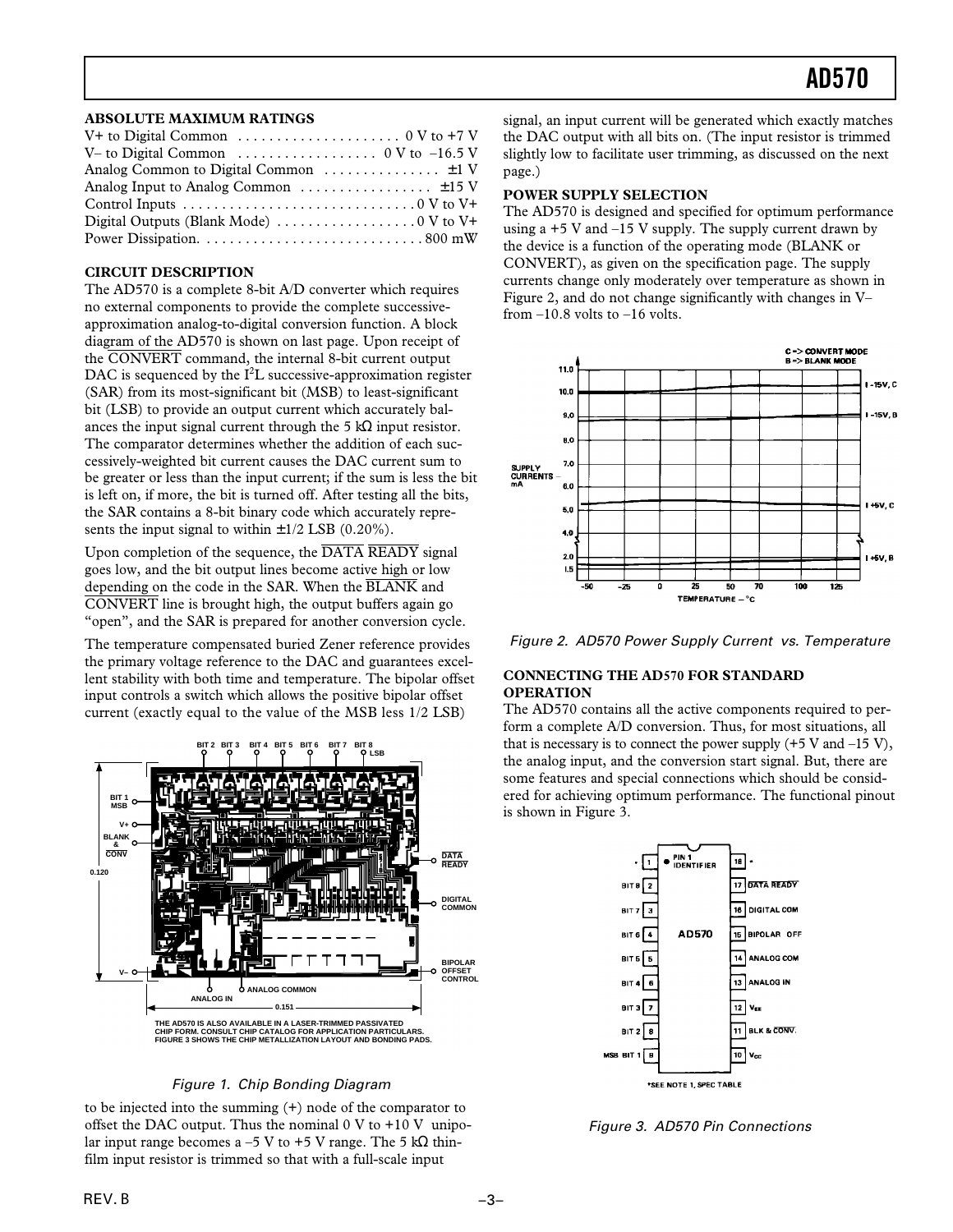### **FULL-SCALE CALIBRATION**

The 5 k $\Omega$  thin-film input resistor is laser trimmed to produce a current which matches the full-scale current of the internal DAC—plus about 0.3%—when a full-scale analog input voltage of 9.961 volts (10 volts—1 LSB) is applied at the input. The input resistor is trimmed in this way so that if a fine trimming potentiometer is inserted in series with the input signal, the input current at the full-scale input voltage can be trimmed down to match the DAC full-scale current as precisely as desired. However, for many applications the nominal 9.961 volt full scale can be achieved to sufficient accuracy by simply inserting a 15 Ω resistor in series with the analog input to Pin 13. Typical full-scale calibration error will then be about  $\pm 2$  LSB or  $\pm 0.8\%$ . If a more precise calibration is desired, a 200  $\Omega$  trimmer should be used instead. Set the analog input at 9.961 volts, and set the trimmer so that the output code is just at the transition between 11111110 and 11111111. Each LSB will then have a weight of 39.06 mV. If a nominal full scale of 10.24 volts is desired (which makes the LSB have a value of exactly 40.00 mV), a 50 Ω resistor in series with a 200 Ω trimmer (or a 500 Ω trimmer with good resolution) should be used. Of course, larger fullscale ranges can be arranged by using a larger input resistor, but linearity and full-scale temperature coefficient may be compromised if the external resistor becomes a sizable percentage of 5 kΩ.

### **BIPOLAR OPERATION**

The standard unipolar  $0 \nabla$  to  $+10 \nabla$  range is obtained by shorting the bipolar offset control pin to digital common. If the pin is left open, the bipolar offset current will be switched into the comparator summing node, giving  $a -5$  V to  $+5$  V range with an



Figure 4. Standard AD570 Connections

offset binary output code. (–5.00 volts in will give a 8-bit code of 00000000; an input of 0.00 volts results in an output code of 10000000 and 4.96 volts at the input yields the 11111111 code.) The bipolar offset control input is not directly TTL compatible, but a TTL interface for logic control can be constructed as shown in Figure 5.



Figure 5. Bipolar Offset Controlled by Logic Gate Gate Output = 1: Unipolar 0 V–10 V Input Range Gate Output = 0: Bipolar  $\pm 5$  V Input Range

### **COMMON-MODE RANGE**

The AD570 provides separate analog and digital common connections. The circuit will operate properly with as much as ±200 mV of common-mode range between the two commons. This permits more flexible control of system common bussing and digital and analog returns.

In normal operation the analog common terminal may generate transient currents of up to 2 mA during a conversion. In addition, a static current of about 2 mA will flow into analog common in the unipolar mode after a conversion is complete. An additional 1 mA will flow in during a blank interval with zero analog input. The analog common current will be modulated by the variations in input signal.

The absolute maximum differential voltage rating between the two commons is  $\pm 1$  volt. We recommend that a parallel pair of back-to-back protection diodes can be connected as shown in Figure 6 if they are not connected locally.



Figure 6. Differential Common Voltage Protection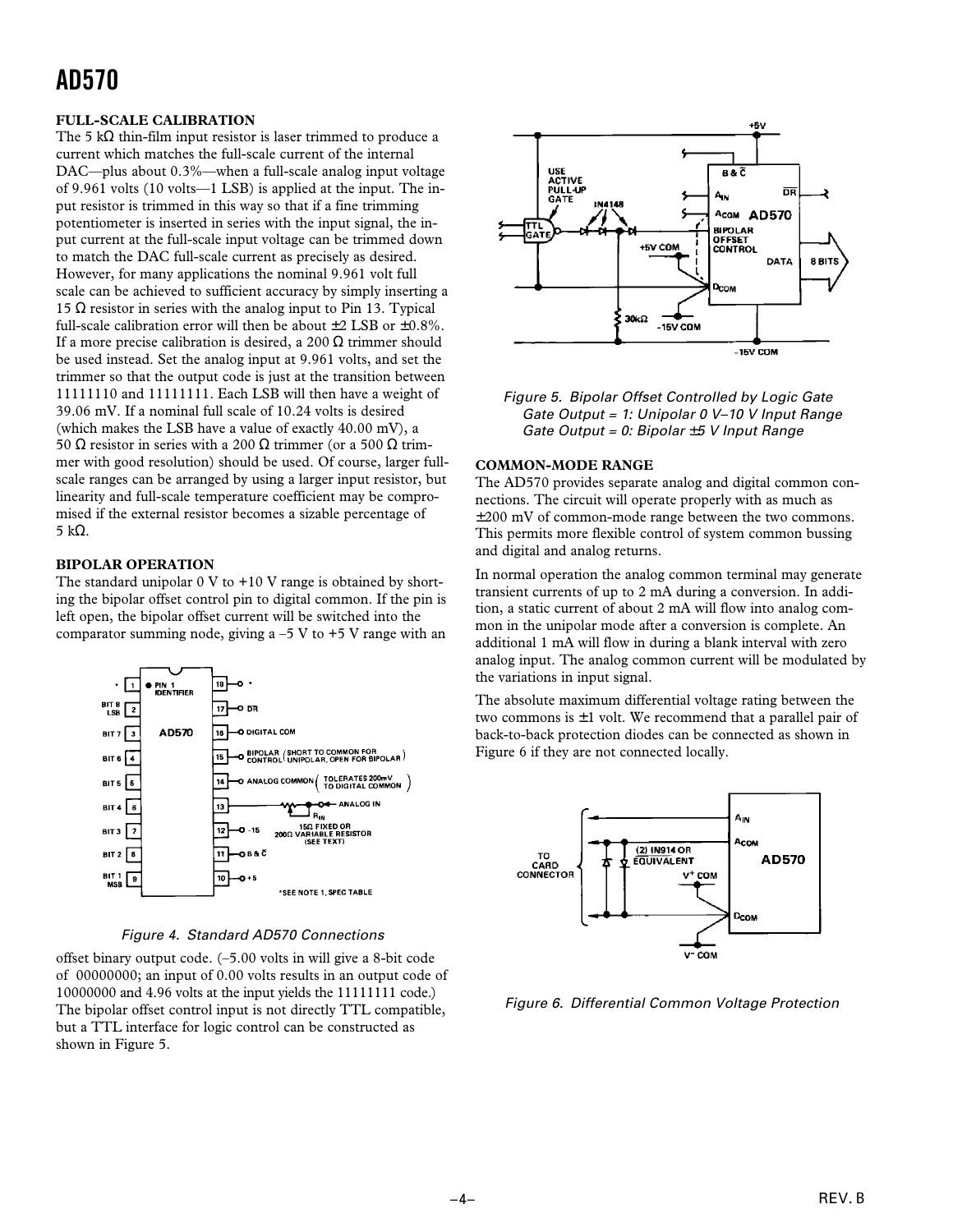### **ZERO OFFSET**

The apparent zero point of the AD570 can be adjusted by inserting an offset voltage between the analog common of the device and the actual signal return or signal common. Figure 7 illustrates two methods of providing this offset. Figure 7a shows how the converter zero may be offset by up to  $\pm 3$  bits to correct the device initial offset and/or input signal offsets. As shown, the circuit gives approximately symmetrical adjustment in unipolar mode. In bipolar mode R2 should be omitted to obtain a symmetrical range.







#### **% BIT ZERO OFFSET**

### Figure 7b.

Figure 8 shows the nominal transfer curve near zero for an AD570 in unipolar mode. The code transitions are at the edges of the nominal bit weights. In some applications it will be preferable to offset the code transitions so that they fall between the nominal bit weights, as shown in the offset characteristics. This offset can easily be accomplished as shown in Figure 7b.

At balance (after a conversion) approximately 2 mA flows into the analog common terminal. A 10  $\Omega$  resistor in series with this terminal will result in approximately the desired 1/2 bit offset of the transfer characteristics. The nominal 2 mA analog common current is not closely controlled in manufacture. If high accuracy is required, a 20  $\Omega$  potentiometer (connected as a rheostat) can be used as R1. Additional negative offset range may be obtained by using larger values of R1. Of course, if the zero transition point is changed, the full-scale transition point will also move. Thus, if an offset of 1/2 LSB is introduced, full-scale trimming as described on previous page should be done with an analog input of 9.941 volts.



Figure 8. AD570 Transfer Curve—Unipolar Operation (Approximate Bit Weights Shown for Illustration, Nominal Bit Weights  $\sim$  36.1 mV)

NOTE: During a conversion transient currents from the analog common terminal will disturb the offset voltage. Capacitive decoupling should not be used around the offset network. These transients will settle as appropriate during a conversion. Capacitive decoupling will "pump up" and fail to settle resulting in conversion errors. Power supply decoupling which returns to analog signal common should go to the signal input side of the resistive offset network.

#### **CONTROL AND TIMING OF THE AD570**

There are several important timing and control features on the AD570 which must be understood precisely to allow optimal interfacing to microprocessor or other types of control systems. All of these features are shown in the timing diagram in Figure 9.

The normal standby situation is shown at the left end of the drawing. The BLANK and  $\overline{CONVERT}$  (B &  $\overline{C}$ ) line is held high, the output lines will be "open", and the  $\overline{\text{DATA}$  READY  $(DR)$  line will be high. This mode is the lowest power state of the device (typically 150 mW). When the (B  $\& \overline{C}$ ) line is brought low, the conversion cycle is initiated; but the  $\overline{DR}$  and data lines do not change state. When the conversion cycle is complete (typically 25  $\mu$ s), the  $\overline{DR}$  line goes low, and within 500 ns, the data lines become active with the new data.

About 1.5 µs after the B &  $\overline{C}$  line is again brought high, the  $\overline{DR}$ line will go high and the data lines will go open. When the B & C line is again brought low, a new conversion will begin. The minimum pulse width for the B  $\& \overline{C}$  line to blank previous data and start a new conversion is 2 us. If the B &  $\overline{C}$  line is brought high during a conversion, the conversion will stop, and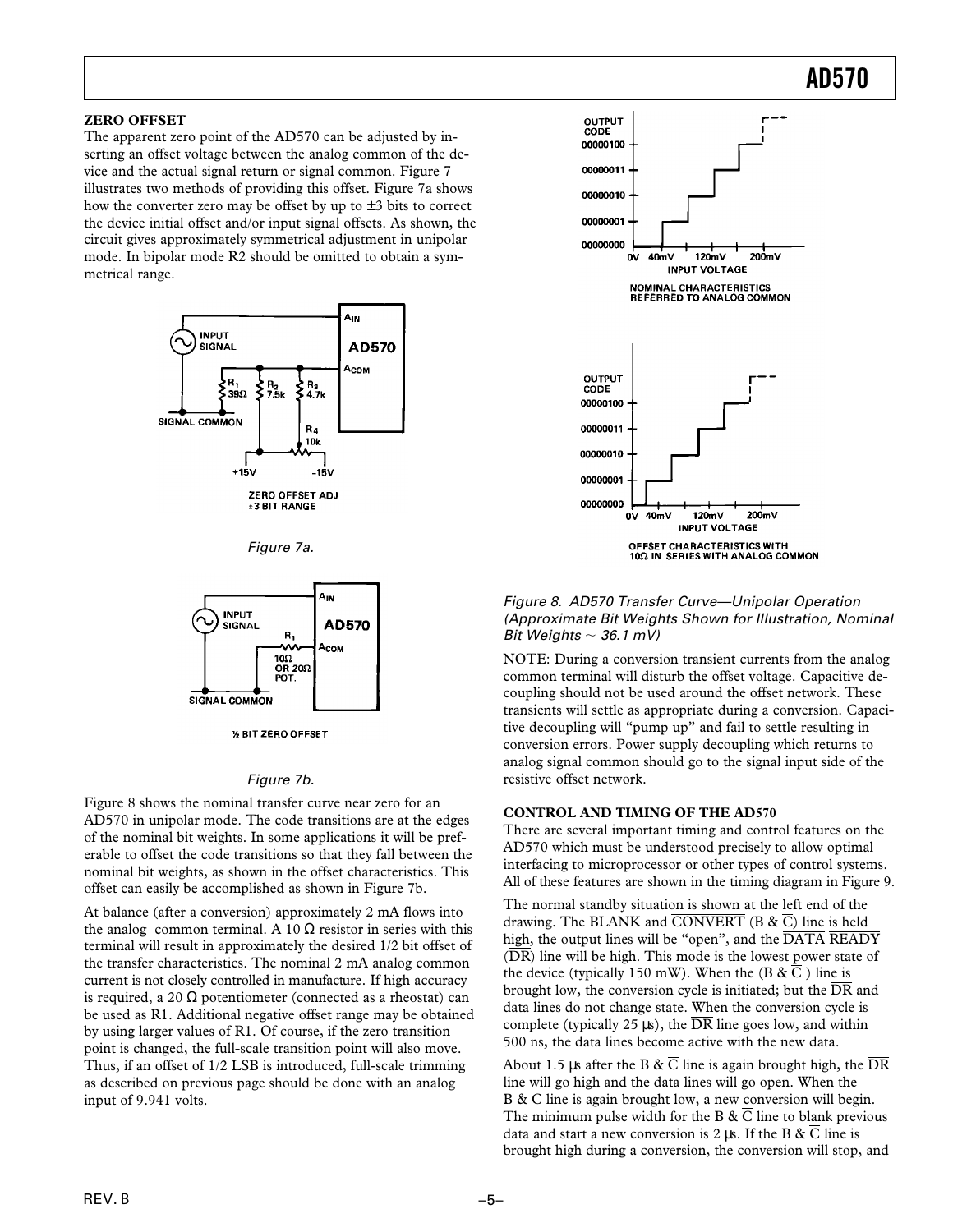the  $\overline{DR}$  and data lines will not change. If a 2 us or longer pulse is applied to the B  $\& \overline{C}$  line during a conversion, the converter will clear and start a new conversion cycle.



Figure 9. AD570 Timing and Control Sequence

#### **CONTROL MODES WITH BLANK AND CONVERT**

The timing sequence of the AD570 discussed above allows the device to be easily operated in a variety of systems with differing control modes. The two most common control modes, the Convert Pulse Mode, and the Multiplex Mode, are illustrated here.

*Convert Pulse Mode–*In this mode, data is present at the output of the converter at all times except when conversion is taking place. Figure 10 illustrates the timing of this mode. The BLANK and CONVERT line is normally low and conversions are triggered by a positive pulse. A typical application for this timing mode is shown in Figure 13, in which μP bus interfacing is easily accomplished with three-state buffers.

*Multiplex Mode—*In this mode the outputs are blanked except when the device is selected for conversion and readout; this timing is shown in Figure 11. A typical AD570 multiplexing application is shown in Figure 14.

This operating mode allows multiple AD570 devices to drive common data lines. All BLANK and CONVERT lines are held high to keep the outputs blanked. A single AD570 is selected, its BLANK and CONVERT line is driven low and at the end of conversion, which is indicated by  $\overline{DATA}$   $\overline{READY}$  going low, the conversion result will be present at the outputs. When this data has been read from the 8-bit bus, BLANK and CONVERT is restored to the blank mode to clear the data bus for other converters. When several AD570s are multiplexed in sequence, a new conversion may be started in one AD570 while data is being read from another. As long as the data is read and the first AD570 is cleared within 15 µs after the start of conversion of the second AD570, no data overlap will occur.





Figure 11. Multiplex Mode

### **SAMPLE-HOLD AMPLIFIER CONNECTION TO THE AD570**

Many situations in high-speed acquisition systems or digitizing of rapidly changing signals require a sample-hold amplifier (SHA) in front of the A-D converter. The SHA can acquire and hold a signal faster than the converter can perform a conversion. A SHA can also be used to accurately define the exact point in time at which the signal is sampled. For the AD570, a SHA can also serve as a high input impedance buffer.

Figure 12 shows the AD570 connected to the AD582 monolithic SHA for high speed signal acquisition. In this configuration, the AD582 will acquire a 10 volt signal in less than 10 µs with a droop rate less than  $100 \mu\text{V/ms}$ . The control signals are arranged so that when the control line goes low, the AD582 is put into the "hold" mode, and the AD570 will begin its conversion cycle. (The AD582 settles to final value well in advance of the



Figure 12. Sample-Hold Interface to the AD570 first comparator decision inside the  $AD570$ ). The  $\overline{DATA}$ READY line is fed back to the other side of the differential input control gate so that the AD582 cannot come out of the "hold" mode during the conversion cycle. At the end of the conversion cycle, the DATA READY line goes low, automatically placing the AD582 back into the sample mode. This feature allows simple control of both the SHA and the A-D converter with a single line. Observe carefully the ground, supply, and bypass capacitor connections between the two devices. The arrangement minimizes ground noise and interference during the conversion cycle to give the most accurate measurements.

Figure 10. Convert Pulse Mode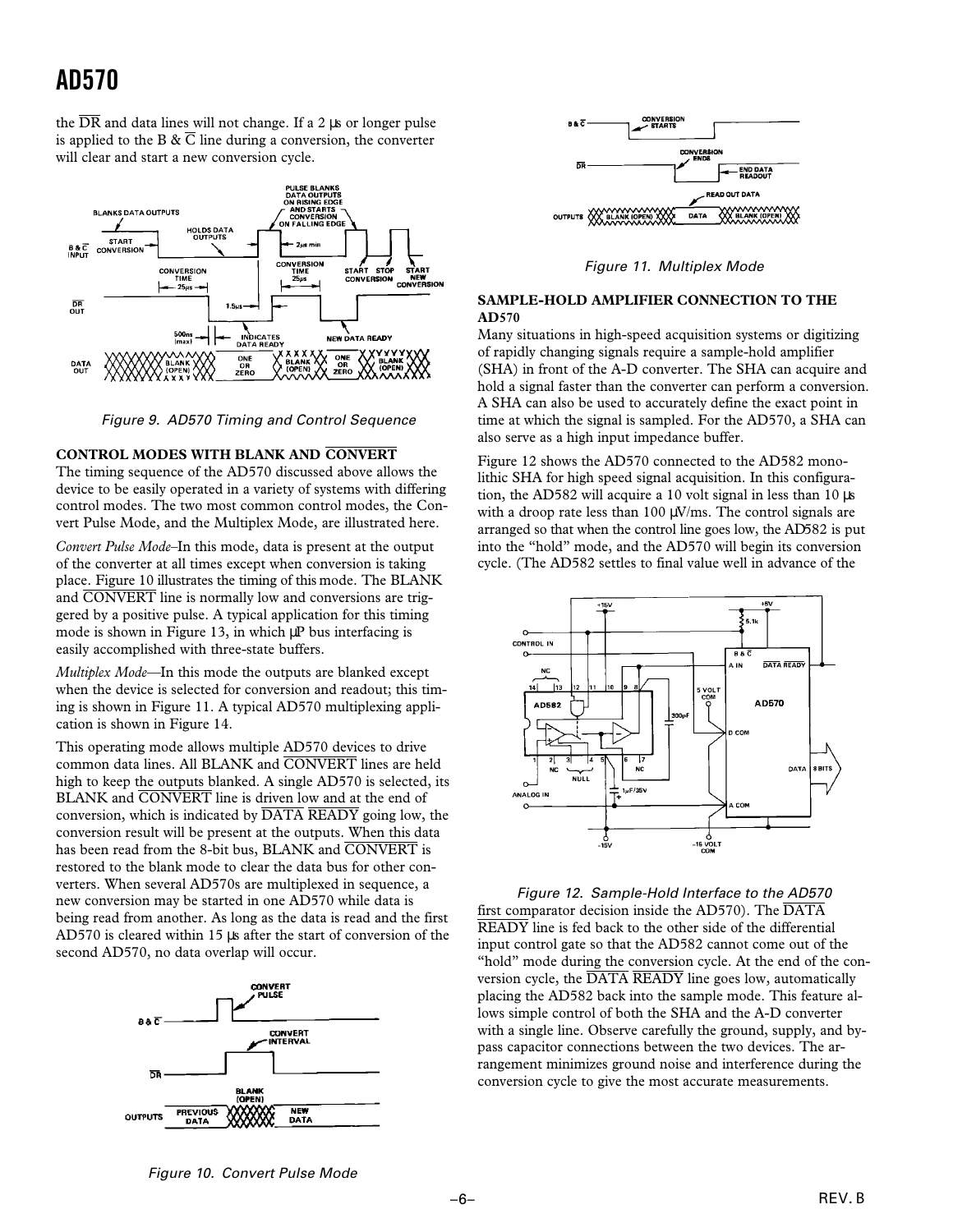### **INTERFACING THE AD570 TO A MICROPROCESSOR**

The AD570 can easily be arranged to be driven from standard microprocessor control lines and to present data to any standard microprocessor bus (4-, 8-, 12- or 16-bit) with a minimum of additional control components. The configuration shown in Figure 13 is designed to operate with an 8-bit bus and standard 8080 control signals.

The input control circuitry shown is required to ensure that the AD570 receives a sufficiently long B &  $\overline{C}$  input pulse. When the converter is ready to start a new conversion, the B & C line is low, and  $\overline{DR}$  is low. To command a conversion, the start address decode line goes low, followed by  $\overline{WR}$ . The B &  $\overline{C}$  line will now go high, followed about 1.5  $\mu$ s later by  $\overline{DR}$ . This resets the external flip-flop and brings B  $\& \overline{C}$  back to low, which initiates the conversion cycle. At the end of the conversion cycle, the  $\overline{DR}$  line goes low, the data outputs will become active with the new data and the control lines will return to the standby state. The new data will remain active until a new conversion is commanded. The self-pulsing nature of this circuit guarantees a sufficient convert pulse width.

This new data can now be presented to the data bus by enabling the three-state buffers when desired. An 8-bit data word is loaded onto the bus when its decoded address goes low and the  $\overline{RD}$  line goes low. Polling the converter to determine if conversion is complete can be done by addressing the



### Figure 13. Interfacing AD570 to an 8-Bit Bus (8080 Control Structure)

gate (shown dotted) which buffers the  $\overline{DR}$  line, if desired. In this configuration, there is no need for additional buffer register storage. The data is stored indefinitely in the, since the B &  $\overline{C}$ line is continually held low.

### **BUS INTERFACING WITH A PERIPHERAL INTERFACE CIRCUIT**

An improved technique for interfacing to a  $\mu$ P bus involves the use of special peripheral interfacing circuits (or I/O devices), such as the MC6821 Peripheral Interface Adapter (PIA). Shown in Figure 14 is a straightforward application of a PIA to multiplex up to 10 AD570 circuits. The AD570 has 3-state outputs, hence the data bit outputs can be paralleled, provided that only one converter at a time is permitted to be the active state. The DATA READY output of the AD570 is an open collector with resistor pull-up, thus several  $\overline{DR}$  lines can be wire-ORed to allow indication of the status of the selected device. One of the 8-bit ports of the PIA is programmed as an 8-bit input port. The 8-bits of the second port are programmed as outputs, and along with the 2 control bits (which act as outputs), are used to control the 10 AD570s. When a control line is in the "1" or high state, the ADC will be automatically blanked. That is, its outputs will be in the inactive open state. If a single control line is switched low, its ADC will convert and the outputs will automatically go active when the conversion is complete. The result can then be read from port A. When the next conversion is desired, a different control line can be switched to zero, blanking the previously active port at the same time. Subsequently, this second device can be read by the microprocessor, and soforth. The status lines are wire-ORed in 2 groups and connected to the two remaining control pins. This allows a conversion status check to be made after a convert command, if necessary. The ADCs are divided into two groups to minimize the loading effect of the internal pull-up resistors on the  $\overline{DATA}$   $\overline{READY}$ buffers. See the MC6821 data sheet for more application detail.



Figure 14. Multiplexing 10 AD570s Using Single PIA for µP Interface. No Other Logic Required (6800 Control Structure)